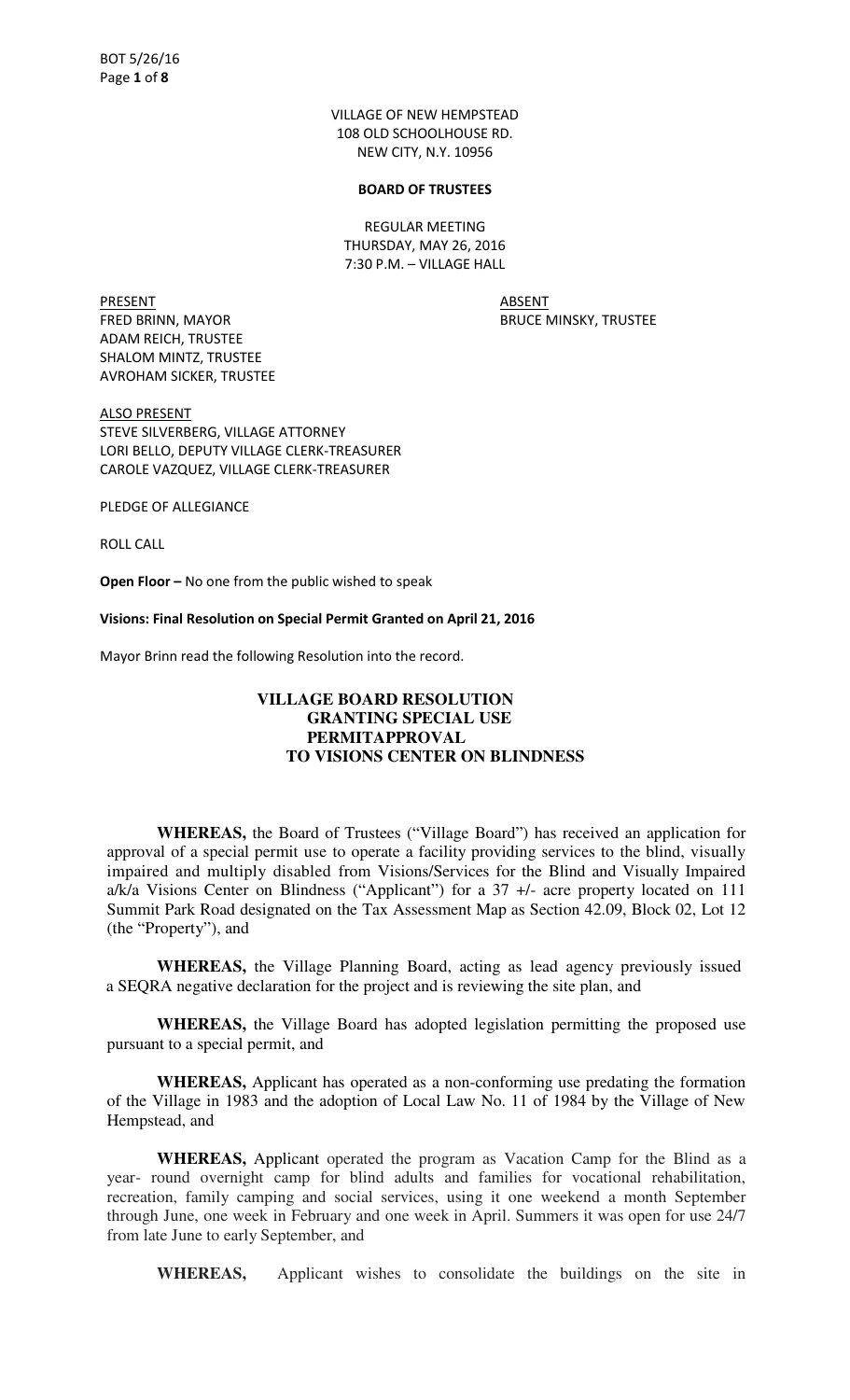accordance with its proposed site plan and utilize the property in accordance with the terms and conditions for operations consistent with the recently adopted Local Law No. 1 of 2016 permitting the proposed use of Applicant's Property ("Local Law No. 1 of 2016").

### NOW THEREFORE IT IS

### **RESOLVED:**

The within application for Special Use Permit Approval is granted with the following limitations and conditions:

- 1. This approval is made subject to obtaining a site plan approval from the Planning Board and, except as otherwise provided for herein, all work shall be performed and activities conducted in strict compliance with the conditions of the approvals granted by the Planning Board.
- 2. Occupancy, other than temporary residential occupancy consistent with Local Law No. 1 of 2016, shall be limited to no more than 3 full time caretakers in permanent occupancy at the Property, and all other employees shall be required to have official residences that are not at the Property.
- 3. No portion of the Property may be occupied without a valid certificate of occupancy.
- 4. In the event of transfer of ownership of the Property or operation of the facility this special permit shall automatically become null and void.
- 5. Failure to comply with any of the conditions of this approval, the site plan approval or any provision of Local Law No. 1 of 2016 related to the operation of these facilities pursuant to a special permit use shall be grounds for revocation of this special permit.
- 6. This resolution shall be of no force or effect unless and until there is full compliance with all of its requirements.

Dated as of April 21, 2016

Mayor

Motion made by Trustee Sicker and seconded by Trustee Mintz:

# Resolution # BOT 2016-69

 Resolved, that the above resolution be adopted by the Board of Trustees of the Village of New Hempstead.

Mayor Brinn called for a vote and the vote was 4-0. The resolution was adopted.

A signed copy of this resolution is attached to these minutes.

# **Public Hearing on Special Permit application of Ateres Bais Yaakov.**

The applicants are seeking a Special Permit from the provisions of Section 5.1 and 6.9.4 of the New Hempstead Zoning Law for the construction, maintenance and use of a Religious Girls School. The property is located on the east side of Summit Park Road 30 feet south of David Drive: known as 200 Summit Park Road, New Hempstead, N.Y. 10977; designated on the Town of Ramapo tax maps as Section 42.06, Block 1, Lots l.2, 1.3 and 1.4 in a 1R-50 Zoning District.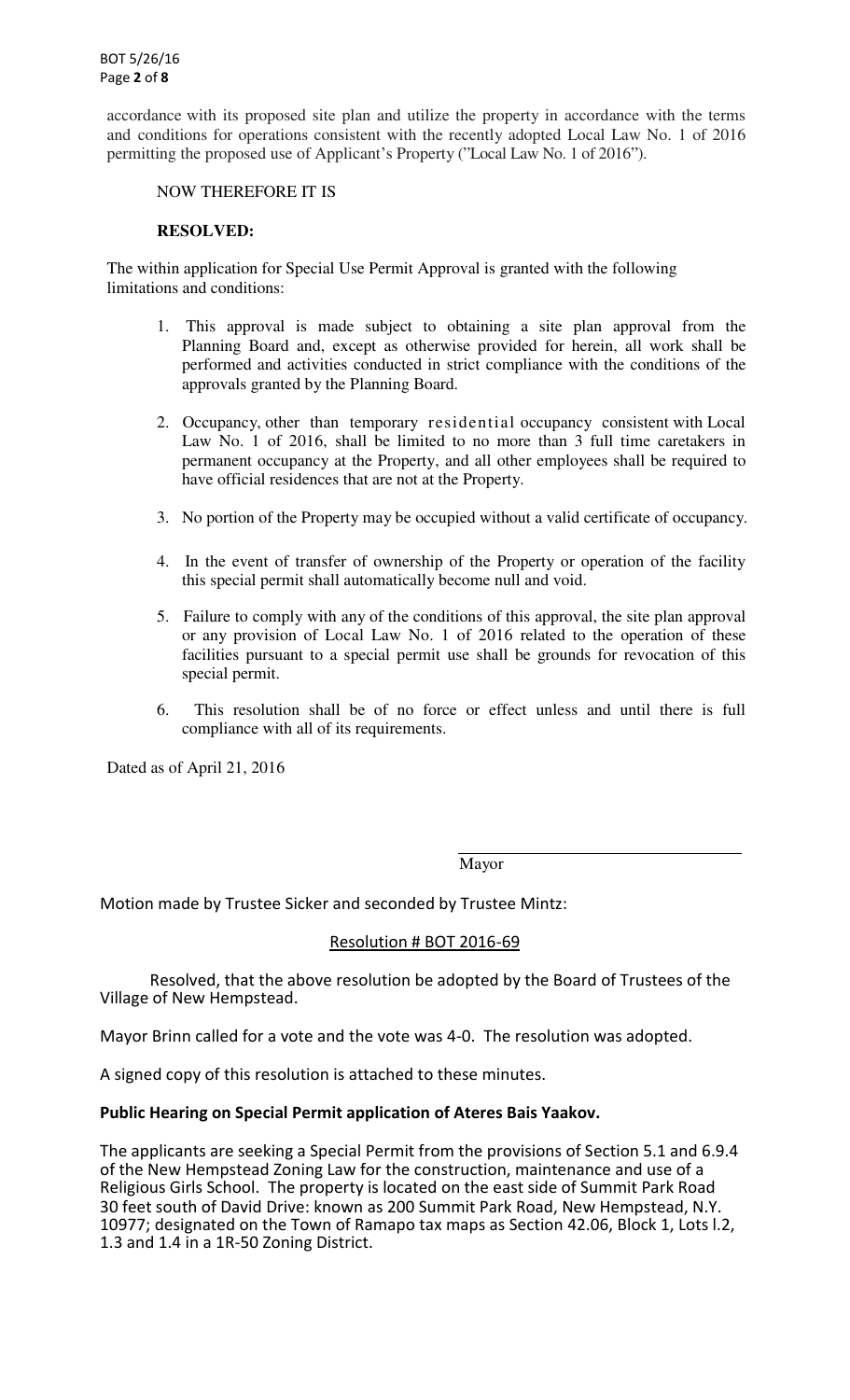BOT 5/26/16 Page **3** of **8**

Present: Ira Emanuel, Attorney for Applicant David Mayerfeld, Architect Rabbi Fink, Applicant

Attorney Silverberg stated this application requires a determination by SEQRA. It requires approval by the Planning Board, Zoning Board and the Village Board. The Planning Board has been acting as Lead Agency under SEQRA. They have not issued a negative declaration or a positive declaration, therefore no action can be taken tonight. Should this Board want the Planning Board to look into any environmental issues that it may have, tonight is a good time to do it.

Attorney Emanuel gave a summary of the project. He spoke about the prior approvals and the recent suggested changes by the CDC. (Community Development Committee).

David Mayerfeld showed a model to the Board.

Attorney Silverberg brought up two items that were discussed at the last Zoning Board Meeting; a variance for parking is needed and it was agreed that as a condition of any approval, they would not permit any students to drive to the site. That way there will not be additional cars coming to the site. Also, there were some questions about the basement area. There was also an agreement that the basement area would not be used for classroom space.

Rabbi Fink stated the school has been operating for 15 years. He stated there are 3 shifts per day. There are 14 classes – family oriented school – large population from New Hempstead – Monday – Friday, no Sunday sessions.

Attorney Emanuel stated the applicant feels he meets all the requirements needed for a variance. The applicant met with the Zoning Board of Appeals last night to begin the process for the variances needed. The number of variances needed for this application is less than what was previously approved.

Trustee Mintz recused himself from the application as his child goes to this school.

Mayor Brinn opened the public hearing.

Ms. Vazquez stated the public hearing notice appeared in the Journal News on May 12, 2016. The notices and postings were timely.

Deborah Hiller 4 Westminster Way – Asked the size of the school.

Attorney Emanuel stated the enrollment is 420 girls – up to 450 .

Ms. Hiller also asked about the number of staff.

Rabbi Fink stated 75. They are in and out during the day.

Ms. Hiller stated Summit Park Road is a small road and she questioned this kind of traffic. She stated this is a large building, a lot of children, a lot of staff, cars; buses, small road.

Attorney Emanuel stated there is a traffic study. He stated Ms. Hiller was welcome to come to the Planning Board meetings.

Attorney Silverberg stated the next Planning Board meeting is June  $1^{st}$ .

Mayor Brinn stated that issues such as the above are Planning Board issues, but the Village Board can make recommendations to the Planning Board. He also stated that Cambridge Heights had to go through similar studies before they could build on Summit Park Road.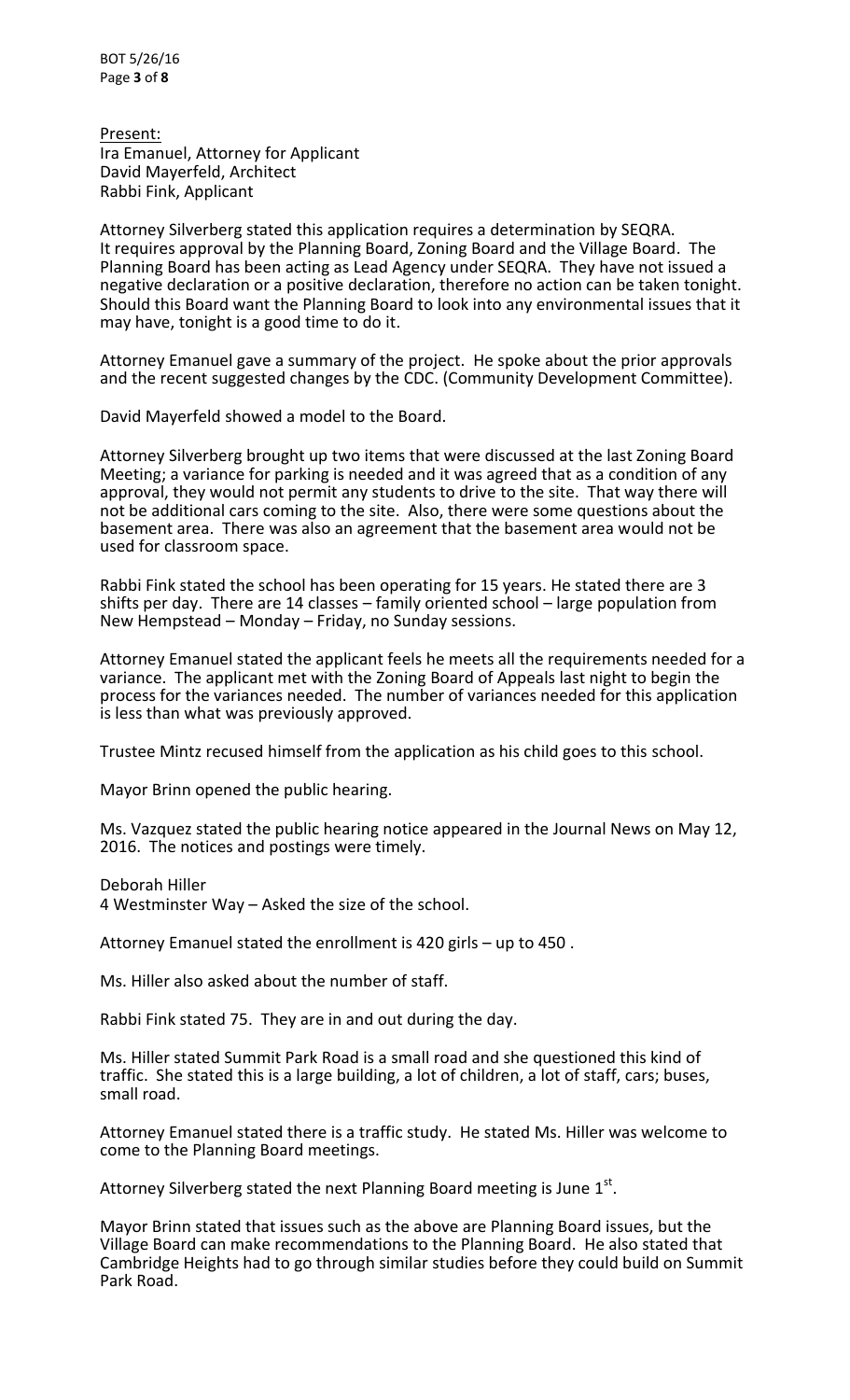BOT 5/26/16 Page **4** of **8**

### Helen Froman

9 Westminster Way – She stated Cambridge Heights is only 54 units and they don't have that kind of traffic going in and out. Half the people living there are snowbirds. There will be fumes from the buses. She does not feel a school belongs on that street. Mayor Brinn stated that the application including hours of operation, number of students, schedules, etc. is on file at Village Hall and residents are welcome to come in and look it over.

#### Brenda Yablon

4 Paddington Ct. – Concerned about a summer camp and recreation facilities; playground; How much of the property will be taken up by that?

Attorney Emanuel stated the playground area is a little over 31,000 sq. ft.

Rabbi Fink stated he presently runs a summer camp. He has his hands full with that. He is not looking to run another camp.

Mayor Brinn stated that if a Special Permit is granted for the school, it has to specifically state the intentions and use of the property. If summer camp is not approved, there can't be a summer camp.

Mayor Brinn also stated that the public hearings for the Planning Board and the Zoning Board of Appeals are both still open and there will be additional meetings for those. The time and dates of the meetings can be found on the website.

Brenda Yablon asked how far back from Summit Park Road was the playground.

Rabbi Fink stated 290 feet – hard to see it from the road.

Student Teacher ratio and parking spots were discussed. Also plans for cars coming in on holidays when there are no buses.

Larry Strack

7 Rovitz Place – asked if the school used NYS curriculum. Rabbi Fink stated "yes".

Mayor Brinn suggested the public keep note of meetings coming up with the Planning Board, Zoning Board and the Village Board. All concerns are taken seriously and will be addressed to the proper boards.

Jack Hiller

4 Westminster – there are three ways to get to the school

Mayor Brinn stated the school district determines the route

Potash

3 Pennington – we can do nothing – cannot stop the project – make the most of it.

Mayor Brinn stated the Villages have to be positive and accommodate the schools and places of worship under the RLUPIA law.

Attorney Silverberg stated the public needs to come to the meetings. If there is something specific that will be detrimental to the community, the Board will consider it.

Shlomo Pomerantz

Hillcrest Fire Dept. – Has the Board decided to make any changes to Summit Park Road in the area of the school? Widening, sidewalks?

Mayor Brinn stated that this project was fully approved 7 years ago. Same property, same number of kids. The difference now is that it's 5 acres vs. 10 acres. The traffic was no different, except that Matterhorn may have still been in business, Cambridge was not built and there was no need to widen at that time. However, Mayor Brinn thinks it is a good idea that can be discussed as a Board.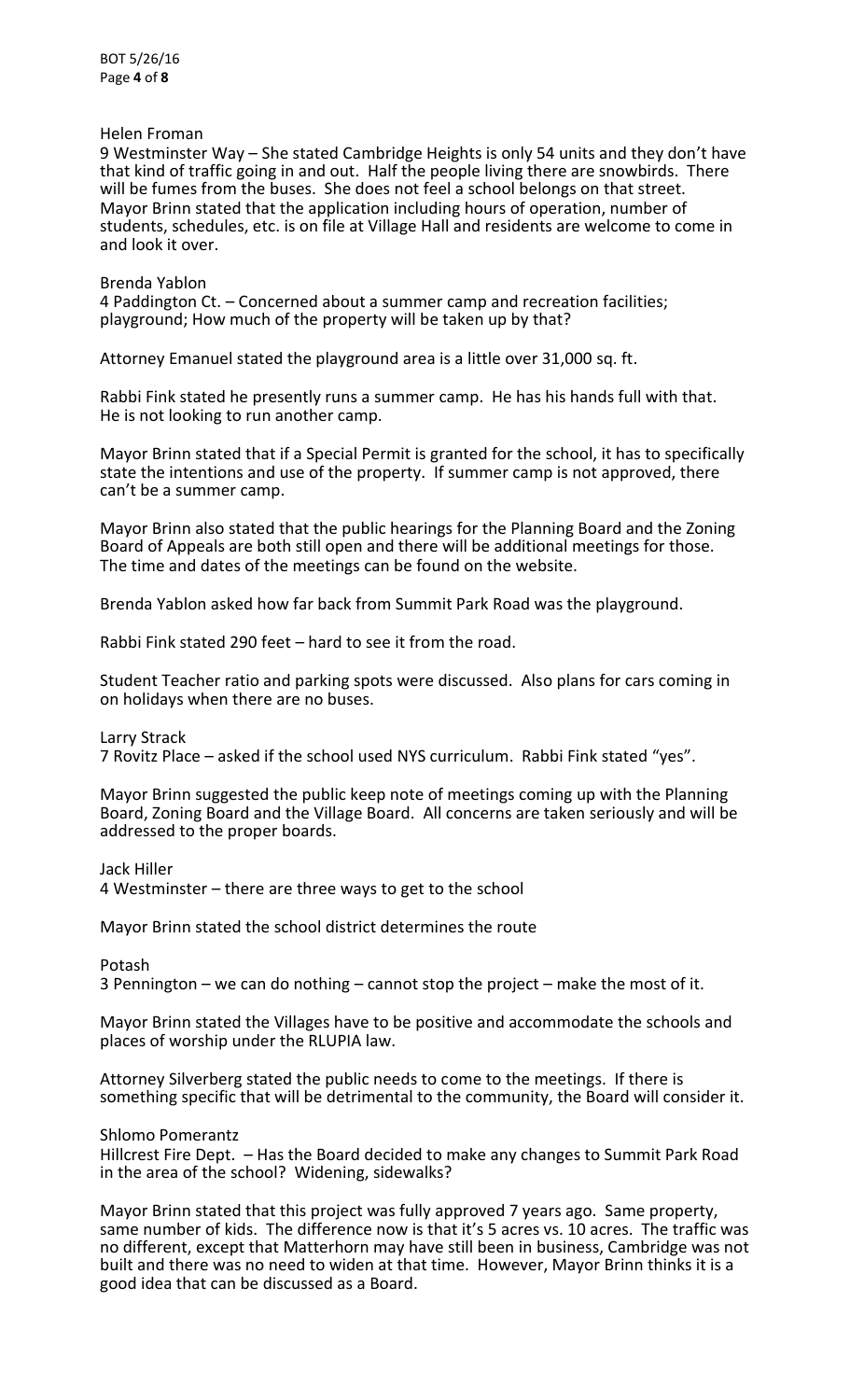Mayor Brinn stated that the prior board started looking into area where sidewalks are needed.

Shlomo strongly suggested widening the road.

Harry Baker Harry Baker Assoc. of New City – The baseball season started last week, it will close, unless there are playoffs, on Labor Day. Most of the time the school is open, the stadium is closed.

Aron Saperstein 4 Pennington Way – Asked if this company did the study on Grandview – the answer  $"no"$ 

Mayor Brinn offered the following motion, which was seconded by Trustee Reich:

### Resolution # BOT 2016-70

 Resolved, that the public hearing on application of Ateres Bais Yaakov is hereby adjourned to a date certain of June 27, 2016 at 7:30.

Mayor Brinn called for a vote and the vote was 4-0. The resolution was adopted.

### **Resolution directing Ramapo Highway to dismantle "DEAF CHILD" sign on Rubinstein Court.**

Trustee Reich offered the following motion, which was seconded by Trustee Sicker:

# Resolution # BOT 2016-71

 Resolved, that the Board of Trustees of the Village of New Hempstead hereby requests the Town of Ramapo to remove the "DEAF CHILD" sign on Rubinstein Court, Spring Valley, N.Y.

Mayor Brinn called for a vote and the vote was 4-0. The resolution was adopted.

#### **Resolution approving State Wide Inspection Services, Inc. to do electrical inspections in the Village of New Hempstead**

Trustee Sicker offered the following motion, which was seconded by Trustee Reich:

#### Resolution # BOT 2016-72

 Resolved, that the Board of Trustees of the Village of New Hempstead hereby approves State Wide Inspection Services, Inc. to do electrical inspections in the Village of New Hempstead.

Mayor Brinn called for a vote and the vote was 4-0. The resolution was adopted.

#### **Resolution authorizing the Mayor to sign a renewal agreement with Cornell Cooperative extension not to exceed \$1,000.00**

Trustee Sicker offered the following motion, which was seconded by Trustee Reich:

# Resolution # BOT 2016-73

 Resolved, that the Board of Trustees of the Village of New Hempstead hereby authorizes Mayor to sign a renewal agreement with Cornell Cooperative extension not to exceed \$1,000.00.

Mayor Brinn called for a vote and the vote was 4-0. The resolution was adopted.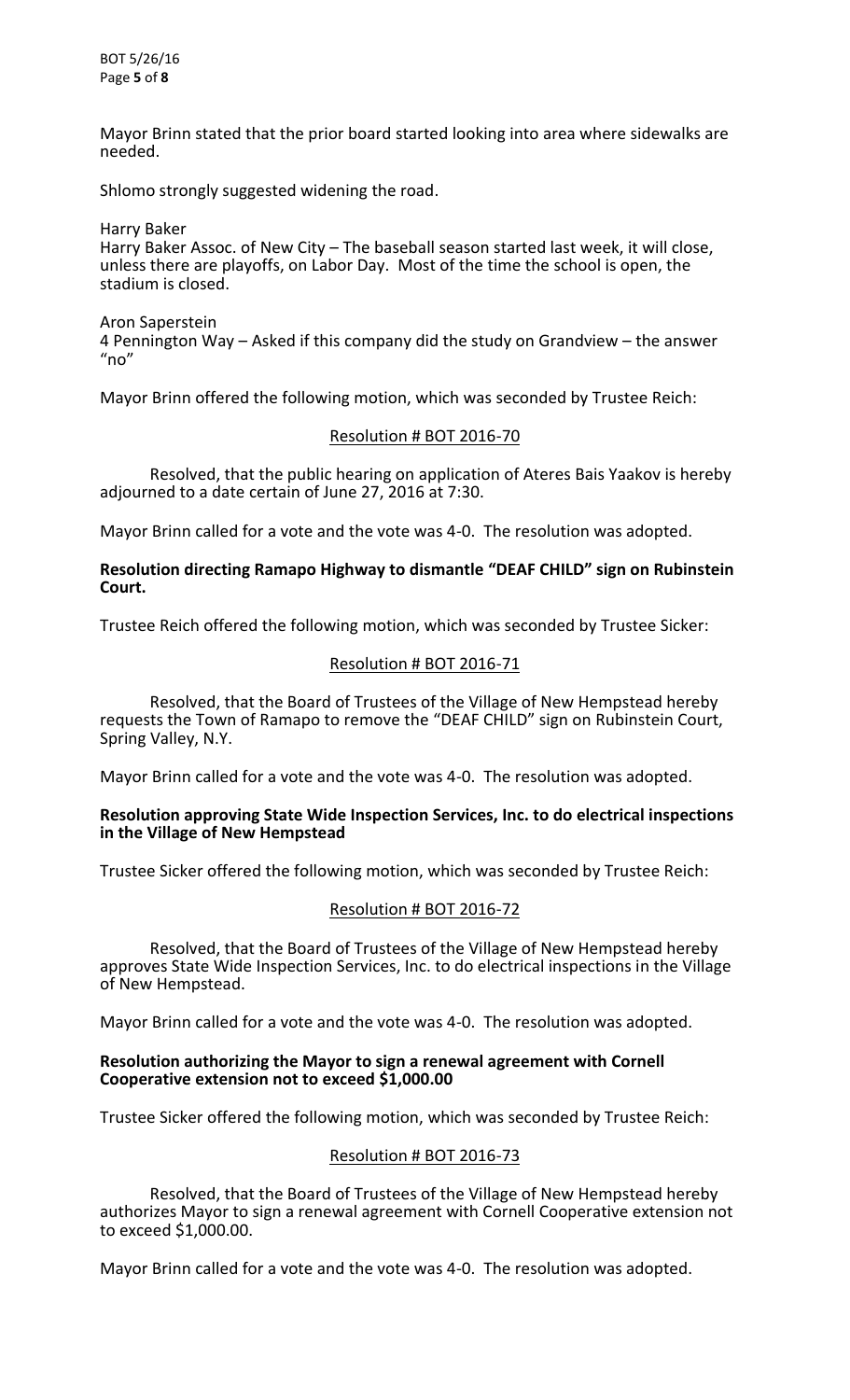**Resolution appointing Maser Consultants P.C. as Special Engineer for the 2016 year.** Trustee Mintz offered the following motion, which was seconded by Trustee Reich:

# Resolution # BOT 2016-74

 Resolved, that the Board of Trustees of the Village of New Hempstead hereby appoints Maser Consultants P.C. as Special Engineer for the 2016 year.

Mayor Brinn called for a vote and the vote was 4-0. The resolution was adopted.

# **Resolution appointing Raphael Ziegler as Fire Inspector subject to Personnel Approval.**

Trustee Sicker offered the following motion, which was seconded by Trustee Reich:

# Resolution # BOT 2016-75

 Resolved, that the Board of Trustees of the Village of New Hempstead hereby appoints Raphael Ziegler as Fire Inspector subject to Personnel Approval.

Mayor Brinn called for a vote and the vote was 4-0. The resolution was adopted.

# **Resolution authorizing rental of a new copy machine at a rate of \$137.00 per month.**

Trustee Sicker offered the following motion, which was seconded by Trustee Reich:

# Resolution # BOT 2016-76

 Resolved, that the Board of Trustees of the Village of New Hempstead hereby authorizes the rental of a new copy machine at a rate of \$137.00 per month.

Mayor Brinn called for a vote and the vote was 4-0. The resolution was adopted.

# **Resolution approving insurance premiums for 2016-2017 as submitted by Binder Agency.**

Trustee Reich offered the following motion, which was seconded by Trustee Sicker:

# Resolution # BOT 2016-77

 Resolved, that the Board of Trustees of the Village of New Hempstead hereby approves insurance premiums for 2016-2017 as submitted by Binder Agency.

Mayor Brinn called for a vote and the vote was 4-0. The resolution was adopted.

# **Resolution requiring additional procedures in granting site plan approvals.**

Trustee Sicker offered the following motion, which was seconded by Trustee Reich:

# Resolution # BOT 2016-78

 Resolved, that the Board of Trustees of the Village of New Hempstead hereby approves additional procedures in granting site plan approvals.

Mayor Brinn called for a vote and the vote was 4-0. The resolution was adopted.

A copy of the additional procedures is attached to and made a part of this record.

Trustee Mintz offered the following motion, which was seconded by Trustee Reich:

# Resolution # BOT 2016-79

Resolved, that the Board of Trustees of the Village of New Hempstead hereby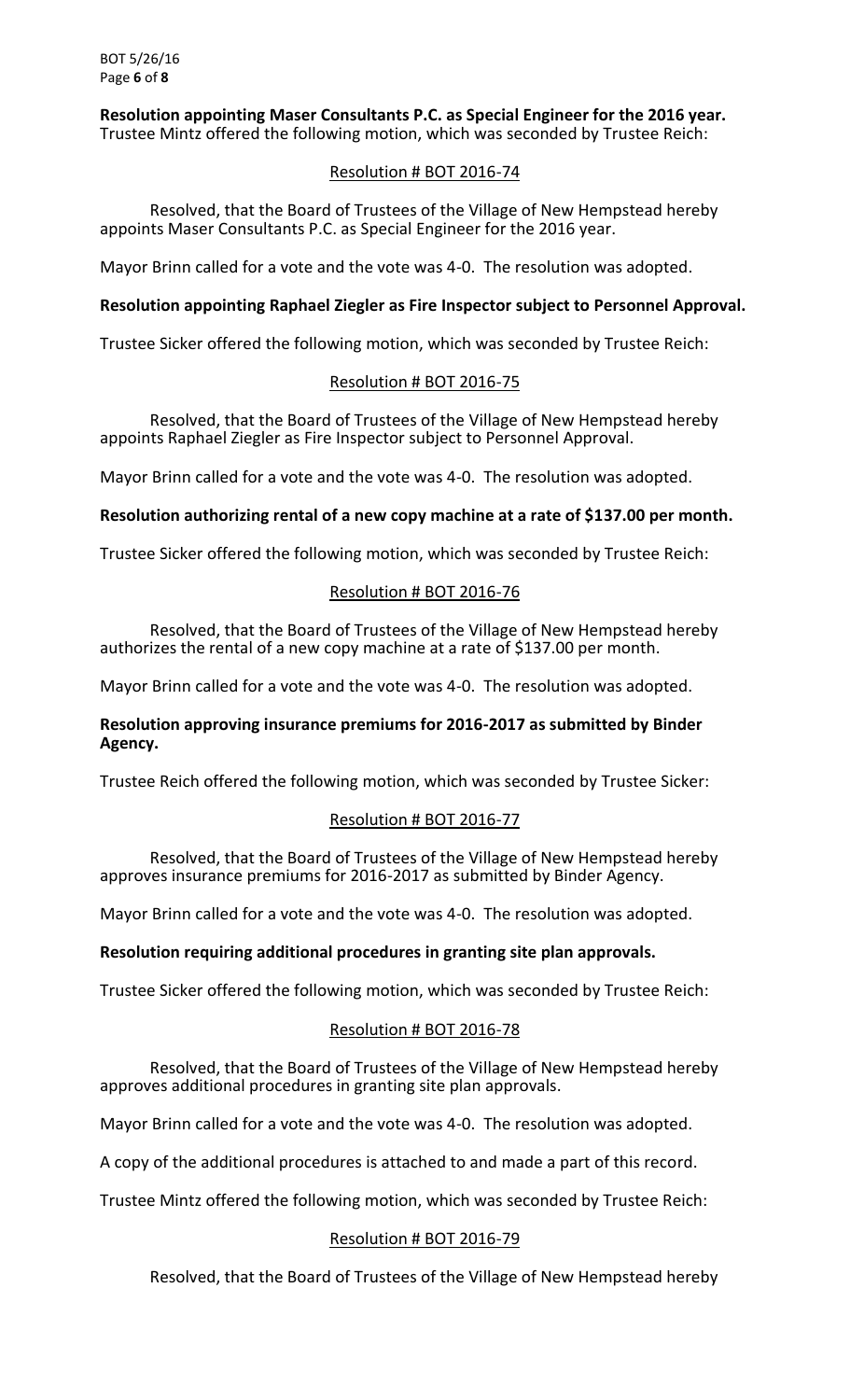sets a public hearing for June 27, 2016 for the purpose of adopting a Local Law covering the additional procedures in granting site plan approvals. Mayor Brinn called for a vote and the vote was 3-0. The resolution was adopted.

# **Approval of Abstract of Audited Vouchers.**

Trustee Mintz offered the following motion, which was seconded by Trustee Reich:

# Resolution # BOT 2016-80

 Resolved, that Abstract of Audited claim numbers 17008 through 17046 in the aggregate amount of \$72,495.10 is hereby approved.

Mayor Brinn called for a vote and the vote was 3-0. The resolution was adopted.

# **Approval of Minutes of April 21, 2016.**

Trustee Sicker offered the following motion, which was seconded by Trustee Mintz:

# Resolution # BOT 2016-81

 Resolved, that the minutes of the meeting of the Board of Trustees of the Village of New Hempstead, held on April 21, 2016 are hereby approved as corrected.

Mayor Brinn called for a vote and the vote was 3-0. The resolution was adopted.

Shlomo Pomerantz suggested the Village look for a Building Inspector instead of using The Town of Ramapo.

Mayor Brinn asked that the Fire Department put this request in writing.

L. Strack

Rovitz Place – spoke about not being able to see at the intersection of Rovitz Place and Rte. 45 because of parked cars.

Mayor Brinn suggested writing a letter to the N.Y.S. Dept. of Transportation.

Mayor Brinn offered the following motion, which was seconded by Trustee Sicker:

# Resolution # BOT 2016-82

 Resolved, that the Board of Trustees of the Village of New Hempstead hereby goes into executive session.

Mayor Brinn called for a vote and the vote was 4-0. The resolution was adopted.

Trustee Mintz offered the following motion, which was seconded by Trustee Reich:

# Resolution # BOT 2016-83

 Resolved, that the Board of Trustees of the Village of New Hempstead hereby comes out of executive session.

Mayor Brinn called for a vote and the vote was 4-0. The resolution was adopted.

Trustee Sicker offered the following motion, which was seconded by Trustee Mintz:

# Resolution # BOT 2016-84

 Resolved, that the Board of Trustees of the Village of New Hempstead hereby appoints Dennis Michaels as the Village of Attorney for the Village of New Hempstead.